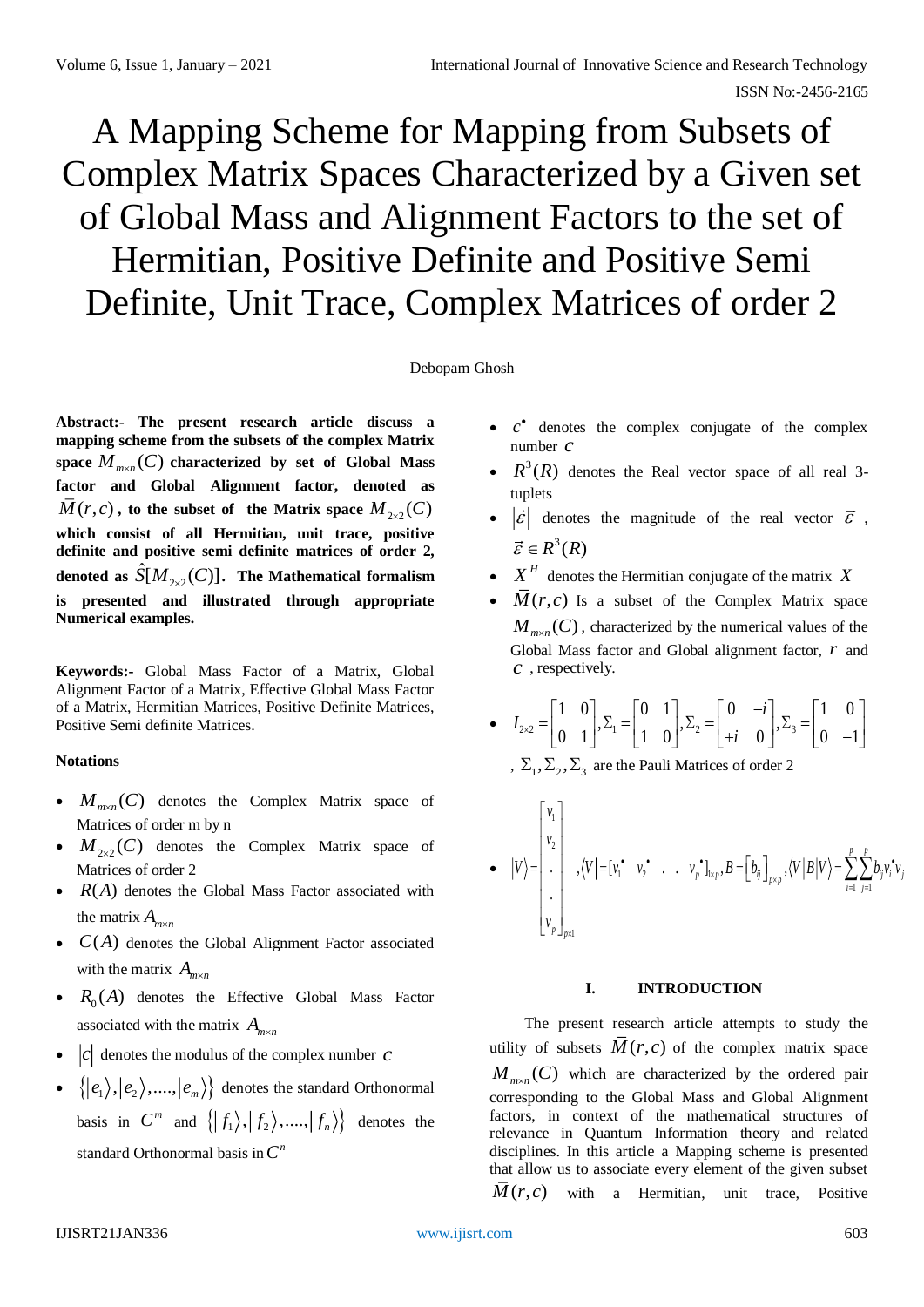definite/Semi definite matrix belonging to the subset  $S[M_{2\times2}(C)]$  of the Matrix space  $M_{2\times2}(C)$ , which has ˆinterpretation as Quantum state (Density Matrix) description of a Qubit in Quantum Information theory. This Mapping scheme is so formulated that the individual matrix elements, through their modulus and phase factors play a composite role in determining the Global and Effective Global mass factors and Phase term interrelationships, which in turn determine the diagonal and off diagonal elements of the mapped matrix array belonging to the Matrix space  $M_{2\times 2}(C)$  .

### **II. MATHEMATICAL FRAMEWORK AND ASSOCIATED ANALYSIS**

The following results, stated in [1], are used to provide the groundwork for the formalism described in this research article:

 $\blacktriangleright$ 1 1  $(C), A = \sum_{n=1}^{m} \sum_{n=1}^{n}$  $\mu_{\text{max}}(C)$ <sup>1, 1</sup>  $\sum \sum_{i} a_{ij} |c_i| \setminus J_j$ *i j*  $A \in M_{m \times n}(C), A = \sum_{i=1}^n \sum_{j=1}^n a_{ij} \left| e_i \right\rangle \left\langle f_j \right|, \quad a_{ij} = r_{ij} c_{ij},$  $r_{ij} = |a_{ij}|$ ,  $c_{ij} \in C$ ,  $|c_{ij}| = 1$ , we consider the following convention that in the case of zero matrix elements of matrix  $A: a_{ij} = 0 \implies r_{ij} = 0, c_{ij} = 1$ 

> 
$$
R(A) = \sum_{i=1}^{m} \sum_{j=1}^{n} r_{ij},
$$
  

$$
R_0(A) = \sum_{i=1}^{m} \sum_{j=1}^{n} r_{ij} (1 - \exp(-r_{ij}))
$$

$$
\triangleright C(A) = c_{11}c_{12}...c_{1n}c_{21}c_{22}...c_{2n}...c_{m1}c_{m2}...c_{mn} = \prod_{i=1}^{m} \prod_{j=1}^{n} c_{ij}
$$
  
, 
$$
C(A) \in C, |C(A)| = 1, \forall A \in M_{m \times n}(C)
$$

- *M (c, )* ∈ *C,*  $|C(A)| = 1$ ,  $\forall A \in M_{max}(C)$ <br>  $\geq \overline{M}(r,c) \subset M_{max}(C), \overline{M}(r,c) = \{A \in M_{max}(C) | A \neq 0_{max}, R(A) = r, C(A) = c\}$ where we have the condition:  $r > 0, c \in C, |c| = 1$
- $\lambda_{ij} = (\frac{ij}{i})(1 \exp(-r_{ij}))$ 0 *r r r*  $\lambda_{\cdot\cdot} = (\frac{y}{\cdot})(1 - \exp(-\frac{y}{\cdot}))$ where

0 1 1  $\sum_{i=1}^{m} \sum_{i=1}^{n} r_{ii} (1 - \exp(-r_{ii}))$  $ij$   $\leftarrow$   $\mathcal{L}$  $\leftarrow$   $\leftarrow$   $\leftarrow$   $\leftarrow$ *i j*  $r_0 = \sum \sum r_{ij} (1 - \exp(-r_{ij}))$ , is the numerical =1 /=

realization of the Effective Global Mass factor  $R_{\scriptstyle 0}(A)$ 

 $\blacktriangleright$   $\mu_{ij} = (\frac{ij}{n}),$ *r*  $\mu_{ij} = \left(\frac{y}{r}\right)$ , where 1 1 , *m n ij i*=1 *j*  $r = \sum \sum r_{ij}$ , is the numerical

realization of the Global Mass factor  $R(A)$ 

 $\lambda_{ij} \geq 0, \forall i = 1,2,...m; j = 1,2,...,n$  and we have :  $1 \quad i = 1$  $\sum_{n=1}^{m} \sum_{n=1}^{n} \lambda_{n}=1$  $\sum\sum\lambda^{}_{ij}=$ *i j* = 1 =

$$
\geq \mu_{ij} \geq 0, \forall i = 1, 2, \dots, n; j = 1, 2, \dots, n \text{ and we have :}
$$

$$
\sum_{i=1}^{m} \sum_{j=1}^{n} \mu_{ij} = 1
$$

We define the following:

$$
\sum \alpha_i = c_{i1}c_{i2}.....c_{in} , \quad \beta_j = c_{ij}c_{2j}.....c_{mj} , \quad \text{Therefore,}
$$
  
\n
$$
\alpha_i \beta_j = c_{i1}c_{i2}.....c_{in}c_{ij}c_{2j}.....c_{mj}
$$
  
\n $i = 1, 2, ..m; j = 1, 2, ...., n ,$  we have:  
\n
$$
\alpha_i \beta_j \in C, |\alpha_i \beta_j| = 1, \forall i = 1, 2, ...., m; j = 1, 2, ...., n
$$

$$
\triangleright |\theta_{ij}\rangle = \left[\frac{\sqrt{\lambda_{ij}}(\alpha_i \beta_j)}{\sqrt{1-\lambda_{ij}}(\alpha_i \beta_j)}\right],
$$
  
\n
$$
|\varphi_{ij}\rangle = \left[\frac{\sqrt{\mu_{ij}}(\alpha_i \beta_j)}{\sqrt{1-\mu_{ij}}(\alpha_i \beta_j)}\right], \text{ therefore, we have the following:}
$$

following:

$$
\left\langle \theta_{ij} \left| \theta_{ij} \right\rangle = 1 \right.,~ \left\langle \varphi_{ij} \left| \varphi_{ij} \right\rangle = 1 \right.,
$$

$$
\left|\theta_{ij}\right\rangle\!\left\langle\theta_{ij}\right| = \left[\begin{matrix} \lambda_{ij} & \sqrt{\lambda_{ij}(1-\lambda_{ij})(\alpha_i\beta_j)(\alpha_i\beta_j)} \\ \sqrt{\lambda_{ij}(1-\lambda_{ij})(\alpha_i\beta_j)} & (1-\lambda_{ij}) \end{matrix}\right]
$$

$$
\left|\varphi_{ij}\right\rangle\left\langle\varphi_{ij}\right|=\left[\begin{matrix}\mu_{ij} & \sqrt{\mu_{ij}(1-\mu_{ij})(\alpha_i\beta_j)(\alpha_i\beta_j)}\\ \sqrt{\mu_{ij}(1-\mu_{ij})(\alpha_i\beta_j)} & (1-\mu_{ij})\end{matrix}\right]
$$

Where  $i = 1, 2, \ldots m$ ;  $j = 1, 2, \ldots n$ 

 $\triangleright$   $S[M_{2\times 2}(C)] \subset M_{2\times 2}$  $\hat{S}[M_{2\times 2}(C)] \subset M_{2\times 2}(C)$ , such that :  $\sum_{i}$   $\sum_{i}$   $\sum_{i}$   $\sum_{i}$   $\sum_{i}$   $\sum_{i}$   $\sum_{i}$   $\sum_{i}$   $\sum_{i}$   $\sum_{i}$   $\sum_{i}$   $\sum_{i}$   $\sum_{i}$   $\sum_{i}$   $\sum_{i}$   $\sum_{i}$   $\sum_{i}$   $\sum_{i}$   $\sum_{i}$   $\sum_{i}$   $\sum_{i}$   $\sum_{i}$   $\sum_{i}$   $\sum_{i}$   $\sum_{i}$   $\sum_{i}$   $\sum_{i}$   $\sum_{i$  $\chi_2(\nu)$   $(\mathcal{L} - m_{22}(\nu))$   $\mathcal{L}$   $\mathcal{L}$ ,  $\mathcal{L}$ ,  $\mathcal{L}$ ,  $\mathcal{L}$ ,  $\mathcal{L}$ ,  $\mathcal{L}$ ,  $\mathcal{L}$ ,  $\mathcal{L}$ ,  $\mathcal{L}$ ,  $\mathcal{L}$ ,  $\mathcal{L}$ ,  $\mathcal{L}$ ,  $\mathcal{L}$ ,  $\mathcal{L}$ ,  $\mathcal{L}$ ,  $\mathcal{L}$ ,  $\mathcal{L}$ ,  $\mathcal{L}$ ,  $\mathcal$  $\hat{S}[M_{2\times 2}(C)] = \{Q \in M_{2\times 2}(C) | Q^H = Q, Trace(Q) = 1, \langle v | Q | v \rangle \ge 0, or, \langle v | Q | v \rangle > 0, \forall | v \rangle \in C^2, |v \rangle \ne 0_{2\times 1}$ 

$$
\triangleright \quad \rho = (\frac{1}{2}) \sum_{i=1}^{m} \sum_{j=1}^{n} \mu_{ij} \left| \theta_{ij} \right\rangle \left\langle \theta_{ij} \right| + (\frac{1}{2}) \sum_{i=1}^{m} \sum_{j=1}^{n} \lambda_{ij} \left| \varphi_{ij} \right\rangle \left\langle \varphi_{ij} \right|
$$
\n, therefore, we have the following :

$$
\rho = \begin{bmatrix} \rho_{11} & \rho_{12} \\ \rho_{21} & \rho_{22} \end{bmatrix} , \text{ where we have:}
$$
  

$$
\rho_{11} = \sum_{i=1}^{m} \sum_{j=1}^{n} \lambda_{ij} \mu_{ij} , \rho_{22} = 1 - \rho_{11} = 1 - (\sum_{i=1}^{m} \sum_{j=1}^{n} \lambda_{ij} \mu_{ij})
$$

IJISRT21JAN336 [www.ijisrt.com](http://www.ijisrt.com/) 604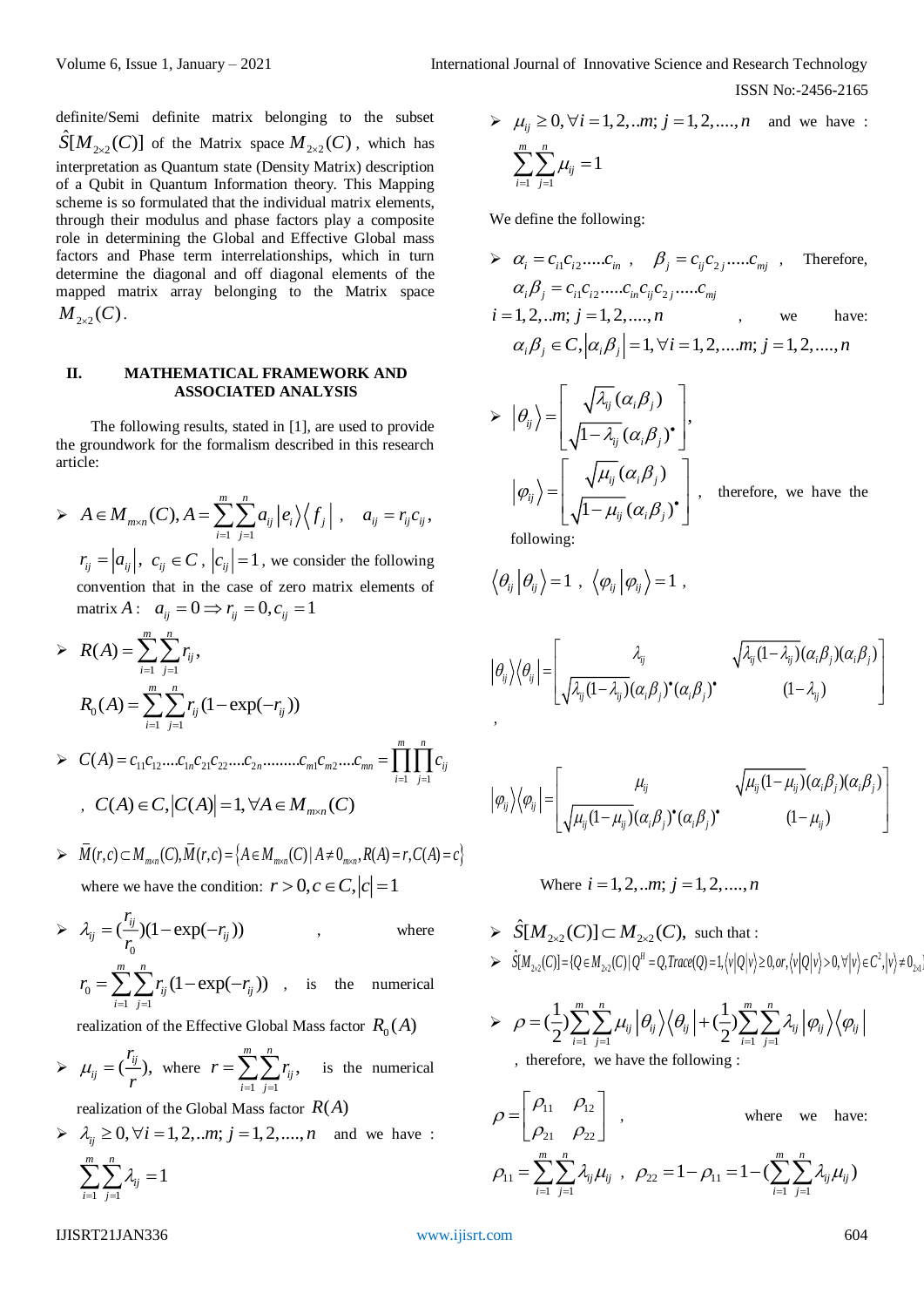ISSN No:-2456-2165

$$
\rho_{12} = \left(\frac{1}{2}\right) \sum_{i=1}^{m} \sum_{j=1}^{n} [\mu_{ij} \sqrt{\lambda_{ij} (1 - \lambda_{ij})} + \lambda_{ij} \sqrt{\mu_{ij} (1 - \mu_{ij})}] (\alpha_i \beta_j) (\alpha_i \beta_j)
$$

$$
\sum_{i=1}^{n} \sum_{j=1}^{n} [\mu_{ij} \sqrt{\lambda_{ij} (1 - \lambda_{ij})} + \lambda_{ij} \sqrt{\mu_{ij} (1 - \mu_{ij})} ] (\alpha_i \beta_j)^{\bullet} (\alpha_j \beta_j)^{\bullet}
$$

Clearly,  $\rho \in \hat{S}[M_{2\times 2}(C)]$ 

*m n*

 $\triangleright$  The complete mapping scheme is described in terms of the Transformation  $\hat{\Lambda}$ :

$$
\hat{\Lambda} : \overline{M}(r, c) \mapsto \hat{S}[M_{2 \times 2}(C)] , \text{ such that:}
$$

$$
\hat{\Lambda}(\sum_{i=1}^{m}\sum_{j=1}^{n}r_{ij}c_{ij}|e_{i}\rangle\langle f_{j}|) =
$$
\n
$$
\begin{bmatrix}\sum_{i=1}^{m}\sum_{j=1}^{n}\lambda_{ij}\mu_{ij} & \left(\frac{1}{2}\right)\sum_{i=1}^{m}\sum_{j=1}^{n}[\mu_{ij}\sqrt{\lambda_{ij}(1-\lambda_{ij})}+\lambda_{ij}\sqrt{\mu_{ij}(1-\mu_{ij})}](\alpha_{i}\beta_{j})(\alpha_{i}\beta_{j})\\ \left(\frac{1}{2}\right)\sum_{i=1}^{m}\sum_{j=1}^{n}[\mu_{ij}\sqrt{\lambda_{ij}(1-\lambda_{ij})}+\lambda_{ij}\sqrt{\mu_{ij}(1-\mu_{ij})}](\alpha_{i}\beta_{j})^{*} & 1-(\sum_{i=1}^{m}\sum_{j=1}^{n}\lambda_{ij}\mu_{ij})\end{bmatrix} \times r(\alpha_{i}\beta_{i})
$$
\n
$$
\times \alpha_{i}\beta_{i}
$$

## **Numerical Examples**

- 1)  $A_{2\times 3}$ 1 0 0  $A_{2\times3} = \begin{vmatrix} 0 & 1 & 0 \end{vmatrix}$  $=\begin{bmatrix} 1 & 0 & 0 \\ 0 & 1 & 0 \end{bmatrix}$ , we have the following Numerical Results:
- $\triangleright$   $r(A) = 2$  $r(A) = 2$  ,  $c(A) = 1$ ,  $r_0(A) = 2(1 - \exp(-1)) = 1.2642$  .... (up to 4) decimal places)  $\lambda_1 = \frac{1}{2}, \lambda_{12} = 0, \lambda_{13} = 0, \lambda_{21} = 0, \lambda_{22} = \frac{1}{2}, \lambda_{23}$  $\frac{1}{2}$ ,  $\lambda_{12} = 0$ ,  $\lambda_{13} = 0$ ,  $\lambda_{21} = 0$ ,  $\lambda_{22} = \frac{1}{2}$ ,  $\lambda_{23} = 0$  $\lambda_{1} = \frac{1}{2}$ ,  $\lambda_{2} = 0$ ,  $\lambda_{3} = 0$ ,  $\lambda_{21} = 0$ ,  $\lambda_{32} = \frac{1}{2}$ ,  $\lambda_{33} = 0$  $\mu_{11} = \frac{1}{2}, \mu_{12} = 0, \mu_{13} = 0, \mu_{21} = 0, \mu_{22} = \frac{1}{2}, \mu_{23}$  $\mu_{11} = \frac{1}{2}, \mu_{12} = 0, \mu_{13} = 0, \mu_{21} = 0, \mu_{22} = \frac{1}{2}, \mu_{23} = 0$  $\triangleright$   $\alpha_i \beta_j = 1, \forall i = 1,2,...,m; j = 1,2,...,n$  $\triangleright$   $\Lambda(A_{2\times 3}) = \rho_{2\times 2}$ 1 1  $\hat{\Lambda}(A_{2\times 3}) = \rho_{2\times 2} = \begin{vmatrix} 2 & 2 \\ 1 & 1 \end{vmatrix}$ 2 2  $\begin{bmatrix} 1 & 1 \end{bmatrix}$  $\left| \frac{1}{2} \right|$   $\frac{1}{2}$  $\hat{\Lambda}(A_{2\times3}) = \rho_{2\times2} = \begin{pmatrix} 2 & 2 \\ 1 & 1 \end{pmatrix} = |+\rangle \langle +$  $\begin{bmatrix} 1 & 1 \end{bmatrix}$  $\begin{bmatrix} 2 & 2 \end{bmatrix}$ where 1 1 2 1  $\lceil 1 \rceil$  $\ket{+} = \frac{1}{\sqrt{2}} \left\lfloor \frac{1}{2} \right\rfloor$
- 2)  $B_{2\times 3}$ 200  $B_{2\times3} = \begin{vmatrix} 0 & 0 & 0 \end{vmatrix}$  $=\begin{bmatrix} 2 & 0 & 0 \\ 0 & 0 & 0 \end{bmatrix}$ , we have the following Numerical Results:
- $\triangleright$   $r(B) = 2$  $c(B) = 1$  $r_0(B) = 2(1 - \exp(-2)) = 1.7293$  .....(up to 4 decimal places)  $\triangleright$   $\lambda_{11} = 1, \lambda_{12} = 0, \lambda_{13} = 0, \lambda_{21} = 0, \lambda_{22} = 0, \lambda_{23} = 0$  $\triangleright$   $\mu_{11} = 1, \mu_{12} = 0, \mu_{13} = 0, \mu_{21} = 0, \mu_{22} = 0, \mu_{23} = 0$  $\alpha_i \beta_j = 1, \forall i = 1,2,...,m; j = 1,2,...,n$  $\triangleright$   $\Lambda(B_{2\times 3}) = \rho_{2\times 2}$  $\hat{\Lambda}(B_{2\times3}) = \rho_{2\times2} = \begin{vmatrix} 1 & 0 \\ 0 & 0 \end{vmatrix} = |0\rangle\langle 0$  $\hat{\Lambda}(B_{2\times 3}) = \rho_{2\times 2} = \begin{bmatrix} 1 & 0 \\ 0 & 0 \end{bmatrix} =$ where 1 0 0  $=\begin{bmatrix}1\\0\end{bmatrix}$
- **3**)  $C_{2\times 3}$ 0 0  $0$  + $i$   $0$ *i C*  $\begin{array}{ccc} 1 & 0 & +i \end{array}$  $=\begin{bmatrix} -i & 0 & 0 \\ 0 & +i & 0 \end{bmatrix}$ , we have the following Numerical Results:
- $r(C) = 2$ ,  $c(C) = 1$ ,  $r_0(C) = 2(1 \exp(-1)) = 1.2642$ .....(up to 4 decimal places)

$$
\triangleright \alpha_1 \beta_1 = -1, \alpha_1 \beta_2 = 1, \alpha_1 \beta_3 = -i, \alpha_2 \beta_1 = 1, \alpha_2 \beta_2 = -1, \alpha_2 \beta_3 = +i
$$

$$
\triangleright \quad \lambda_{11} = \frac{1}{2}, \lambda_{12} = 0, \lambda_{13} = 0, \lambda_{21} = 0, \lambda_{22} = \frac{1}{2}, \lambda_{23} = 0
$$
\n
$$
\triangleright \quad \mu_{11} = \frac{1}{2}, \mu_{12} = 0, \mu_{13} = 0, \mu_{21} = 0, \mu_{22} = \frac{1}{2}, \mu_{23} = 0
$$
\n
$$
\triangleright \quad \hat{\Lambda}(C_{2 \times 3}) = \rho_{2 \times 2} = \begin{bmatrix} \frac{1}{2} & \frac{1}{2} \\ \frac{1}{2} & \frac{1}{2} \end{bmatrix} = |+\rangle \langle +|
$$

4)  $D_{2\times 3}$ 0 1 2  $0 \frac{1}{2} 0$ *i*  $D_{2\times 3} = \begin{vmatrix} 1 & i \end{vmatrix}$  $\begin{bmatrix} 1 & 0 & -i \end{bmatrix}$  $=\begin{bmatrix} 1 & \frac{1}{2} \\ 0 & \frac{1}{2} & 0 \end{bmatrix}$ , we have the following Numerical Results:

$$
\triangleright u = (1 - \exp(-1)) = 0.6321
$$
 and  

$$
w = (\frac{1}{2})(1 - \exp(-\frac{1}{2})) = 0.1967
$$
 .....(up to 4  
decimal places)

> 
$$
r(D) = 2, c(D) = 1, r_0(D) = u + 2w
$$
  
\n>  $\lambda_1 = \frac{u}{u + 2w}, \lambda_{12} = 0, \lambda_{13} = \frac{w}{u + 2w}, \lambda_{21} = 0, \lambda_{22} = \frac{w}{u + 2w}, \lambda_{23} = 0$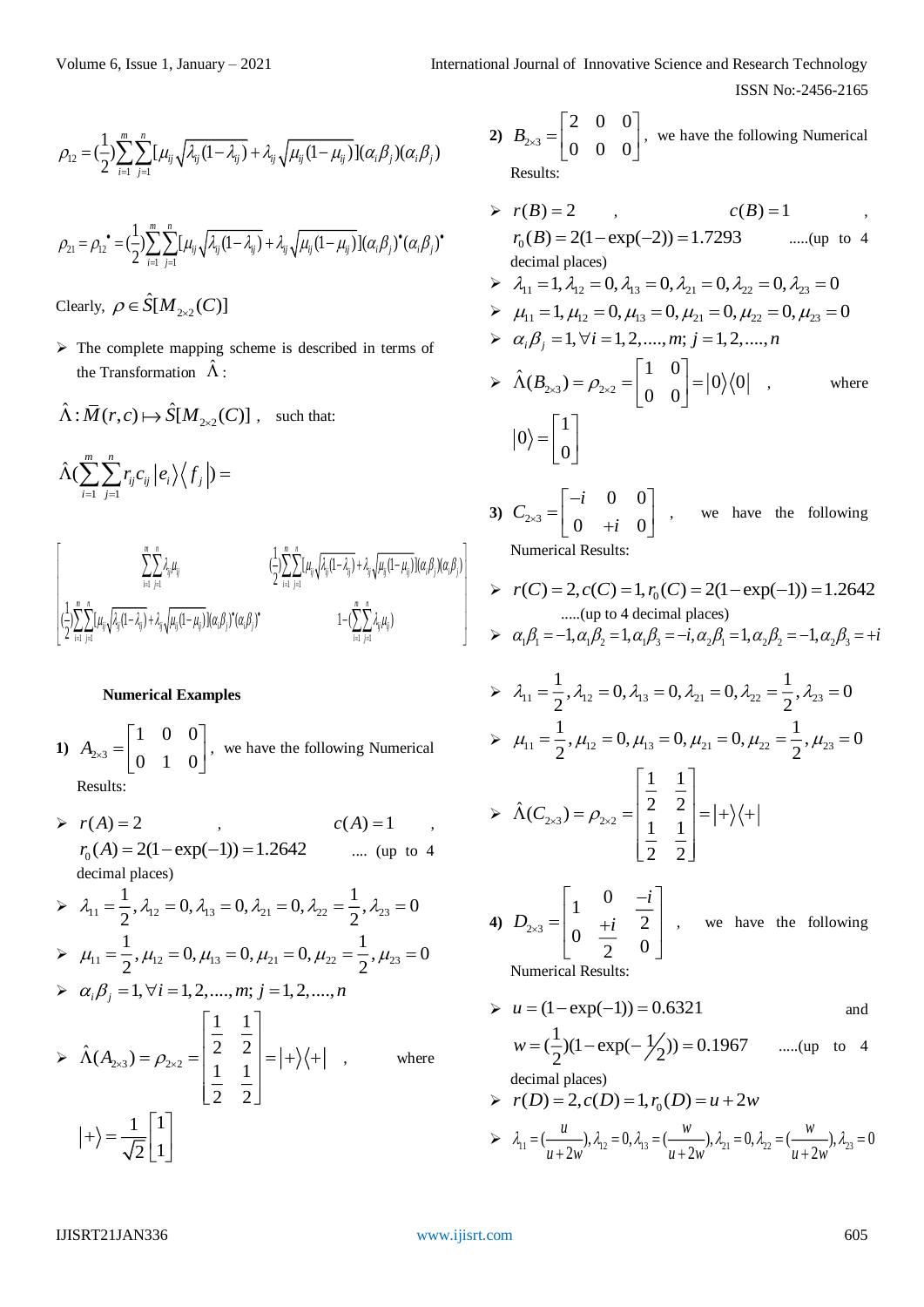$$
\triangleright \mu_{11} = \frac{1}{2}, \mu_{12} = 0, \mu_{13} = \frac{1}{4}, \mu_{21} = 0, \mu_{22} = \frac{1}{4}, \mu_{23} = 0
$$

$$
\triangleright \alpha_1 \beta_1 = -i, \alpha_1 \beta_2 = 1, \alpha_1 \beta_3 = -1, \alpha_2 \beta_1 = +i, \alpha_2 \beta_2 = -1, \alpha_2 \beta_3 = 1
$$

$$
\triangleright \hat{\Lambda}(D_{2\times 3}) = \rho_{2\times 2} = \begin{bmatrix} \rho_{11} & \rho_{12} \\ \rho_{21} & \rho_{22} \end{bmatrix} = (\frac{1}{2})(I_{2\times 2} + \varepsilon_1 \Sigma_1 + \varepsilon_2 \Sigma_2 + \varepsilon_3 \Sigma_3)
$$

, where we have the following:

$$
\rho_{11} = \left(\frac{2u + 2w}{4u + 8w}\right) = 0.404087
$$
\n
$$
\rho_{22} = \left(\frac{2u + 6w}{4u + 8w}\right) = 0.595913
$$

,

$$
4u + 8w
$$
  

$$
\rho_{12} = \left(\frac{w\sqrt{3} - u + \sqrt{uw + w^2} - \sqrt{2uw}}{4u + 8w}\right) = -0.094158
$$

$$
4u + 8w
$$
  
\n
$$
\rho_{21} = \rho_{12}^{\bullet} = \left(\frac{w\sqrt{3} - u + \sqrt{uw + w^2} - \sqrt{2uw}}{4u + 8w}\right) = -0.094158
$$
  
\n...... (up to 6 decimal places)

Eigenvalues of  $\rho_{2\times2}$ : 0.634407, 0.365593 ..... (up to 6 decimal places)

to 6 decimal places)  
\n
$$
\vec{\varepsilon} = \begin{bmatrix} \varepsilon_1 \\ \varepsilon_2 \\ \varepsilon_3 \end{bmatrix} = \left(\frac{1}{2u + 4w}\right) \begin{bmatrix} w\sqrt{3} - u + \sqrt{uw + w^2} - \sqrt{2uw} \\ 0 \\ -2w \end{bmatrix}
$$
\n
$$
|\vec{\varepsilon}| = 0.268813 \ , \ \vec{\varepsilon} \in R^3(R)
$$

5) 
$$
E_{2\times 3} = \begin{bmatrix} 1 & 1 & 1 \\ 1 & 1 & 1 \end{bmatrix}
$$
, we have the following Numerical Results:

 $r(E) = 6, c(E) = 1, r_0(E) = 6(1 - \exp(-1)) = 3.7927$ .....(up to 4 decimal places)

> 
$$
\lambda_{ij} = (\frac{1}{6})
$$
 ,  $\mu_{ij} = (\frac{1}{6})$  ,  
\n $\forall i = 1, 2, ..., m; j = 1, 2, ..., n$   
\n>  $\alpha_i \beta_j = 1, \forall i = 1, 2, ..., m; j = 1, 2, ..., n$   
\n>  $\hat{\Lambda}(E_{2 \times 3}) = \rho_{2 \times 2} = \begin{bmatrix} \frac{1}{6} & \frac{\sqrt{5}}{6} \\ \frac{\sqrt{5}}{6} & \frac{5}{6} \end{bmatrix} = \begin{bmatrix} \frac{1}{\sqrt{6}} \\ \frac{\sqrt{5}}{\sqrt{6}} \\ \frac{\sqrt{5}}{\sqrt{6}} \end{bmatrix} \begin{bmatrix} \frac{1}{\sqrt{6}} & \frac{\sqrt{5}}{\sqrt{6}} \end{bmatrix}$ 

$$
\triangleright \vec{\varepsilon} = \begin{bmatrix} \varepsilon_1 \\ \varepsilon_2 \\ \varepsilon_3 \end{bmatrix} = \begin{bmatrix} \frac{\sqrt{5}}{3} \\ 0 \\ \frac{-2}{3} \end{bmatrix}, \ |\vec{\varepsilon}| = 1, \vec{\varepsilon} \in R^3(R)
$$

6) 
$$
F_{2\times 3} = \begin{bmatrix} 1 & +i & -i \\ -i & 1 & +i \end{bmatrix}
$$
, we have the following  
Numerical Results:

Numerical Results:

,

 $r(F) = 6, c(F) = 1, r_0(F) = 6(1 - \exp(-1)) = 3.7927$ .....(up to 4 decimal places)

$$
\frac{}{\lambda_{ij}} = (\frac{1}{6}), \mu_{ij} = (\frac{1}{6}), \forall i = 1, 2, \dots, m; j = 1, 2, \dots, n
$$
  

$$
\frac{}{\lambda_{ij}} = -i, \alpha_1 \beta_2 = +i, \alpha_1 \beta_3 = 1, \alpha_2 \beta_1 = -i, \alpha_2 \beta_2 = +i, \alpha_2 \beta_3
$$

$$
\triangleright \hat{\Lambda}(F_{2\times 3}) = \rho_{2\times 2} = \begin{bmatrix} \frac{1}{6} & \frac{-\sqrt{5}}{18} \\ -\sqrt{5} & \frac{5}{18} \end{bmatrix}
$$

Eigenvalues of  $\rho_{2\times2}$  : 0.855729 and 0.144271

$$
\triangleright \vec{\varepsilon} = \begin{bmatrix} \varepsilon_1 \\ \varepsilon_2 \\ \varepsilon_3 \end{bmatrix} = \begin{bmatrix} -\sqrt{5} \\ 9 \\ 0 \\ -2 \\ 3 \end{bmatrix}, \qquad |\vec{\varepsilon}| = 0.711458,
$$
  

$$
\vec{\varepsilon} \in R^3(R)
$$

## **III. DISCUSSION AND CONCLUSION**

The Mapping scheme described in this research article maps a non-zero, complex Matrix belonging to the Matrix space  $M_{m \times n}(C)$ , to unit trace, Hermitian, Positive definite/semi definite

Matrices belonging to the matrix space  $M_{2\times2}(C)$ , such that both the modulus terms and the phase terms play intricate roles in determining the diagonal and off-diagonal elements of the mapped matrix of order 2, the modulus terms alone determine the Global mass factor and the Effective Global mass factor, together they determine the weightage terms  $\lambda_{ij}$  's and  $\mu_{ij}$ 's and thereby, the diagonal terms of the matrix  $\rho_{2\times 2}$ . The off-diagonal terms, are